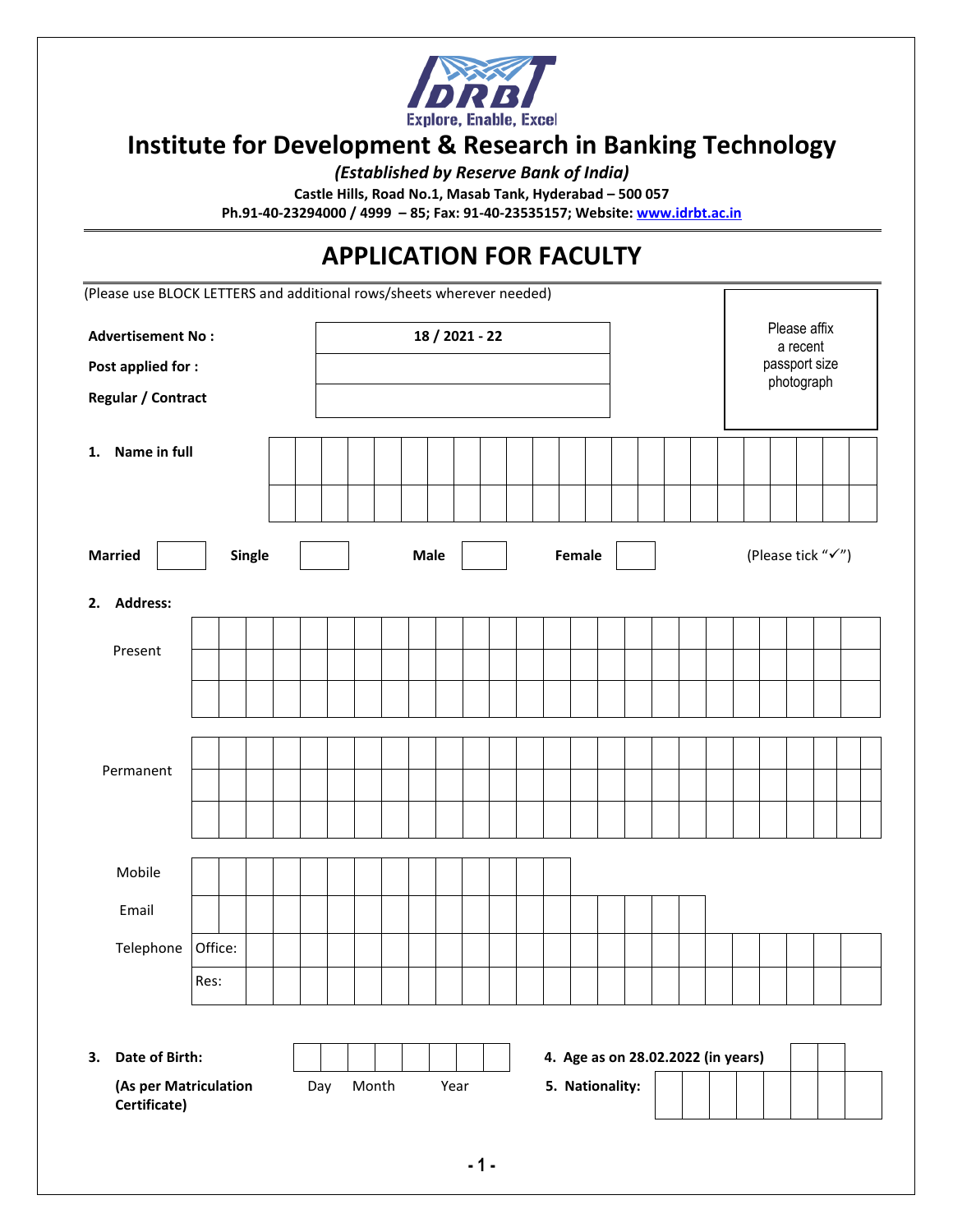| 6. | <b>Present employment:</b>                                                        |  |  |  |                                  |  |  |  |  |  |            |           |           |  |            |  |
|----|-----------------------------------------------------------------------------------|--|--|--|----------------------------------|--|--|--|--|--|------------|-----------|-----------|--|------------|--|
|    | Designation                                                                       |  |  |  |                                  |  |  |  |  |  |            |           |           |  |            |  |
|    | Organization                                                                      |  |  |  |                                  |  |  |  |  |  |            |           |           |  |            |  |
|    | Date of Joining                                                                   |  |  |  |                                  |  |  |  |  |  |            |           |           |  |            |  |
|    | Scale of pay Rs.                                                                  |  |  |  |                                  |  |  |  |  |  |            |           |           |  |            |  |
|    | Pay Rs.                                                                           |  |  |  |                                  |  |  |  |  |  |            |           |           |  |            |  |
|    |                                                                                   |  |  |  | Total Emoluments (per month) Rs. |  |  |  |  |  |            |           |           |  |            |  |
| 7. | Indicate category to which you belong to by marking "v" in the<br>appropriate box |  |  |  |                                  |  |  |  |  |  | <b>GEN</b> | <b>SC</b> | <b>ST</b> |  | <b>OBC</b> |  |
|    | 8. Areas of Specialisation:                                                       |  |  |  |                                  |  |  |  |  |  |            |           |           |  |            |  |

# **9. Academic Record (starting with Matriculation)**:

| S. No. | <b>Degree</b> | Specialisation | University / Institute | CGPA/<br>Percentage | Year |
|--------|---------------|----------------|------------------------|---------------------|------|
|        |               |                |                        |                     |      |
|        |               |                |                        |                     |      |
|        |               |                |                        |                     |      |
|        |               |                |                        |                     |      |
|        |               |                |                        |                     |      |
|        |               |                |                        |                     |      |
|        |               |                |                        |                     |      |
|        |               |                |                        |                     |      |

\_\_\_\_\_\_\_\_\_\_\_\_\_\_\_\_\_\_\_\_\_\_\_\_\_\_\_\_\_\_\_\_\_\_\_\_\_\_\_\_\_\_\_\_\_\_\_\_\_\_\_\_\_\_\_\_\_\_\_\_\_\_\_\_\_\_\_\_\_\_\_\_

#### **10. Employment Particulars till date: (in chronological order)**

| <b>S. No.</b> | Name of the<br>No. of<br><b>Employer</b><br>years |        | Period |    | Designation | Scale of Pay /<br>Remuneration | <b>Work carried</b><br>out in brief |
|---------------|---------------------------------------------------|--------|--------|----|-------------|--------------------------------|-------------------------------------|
|               |                                                   | served | From   | To |             |                                |                                     |
|               |                                                   |        |        |    |             |                                |                                     |
|               |                                                   |        |        |    |             |                                |                                     |
|               |                                                   |        |        |    |             |                                |                                     |
|               |                                                   |        |        |    |             |                                |                                     |
|               |                                                   |        |        |    |             |                                |                                     |
|               |                                                   |        |        |    |             |                                |                                     |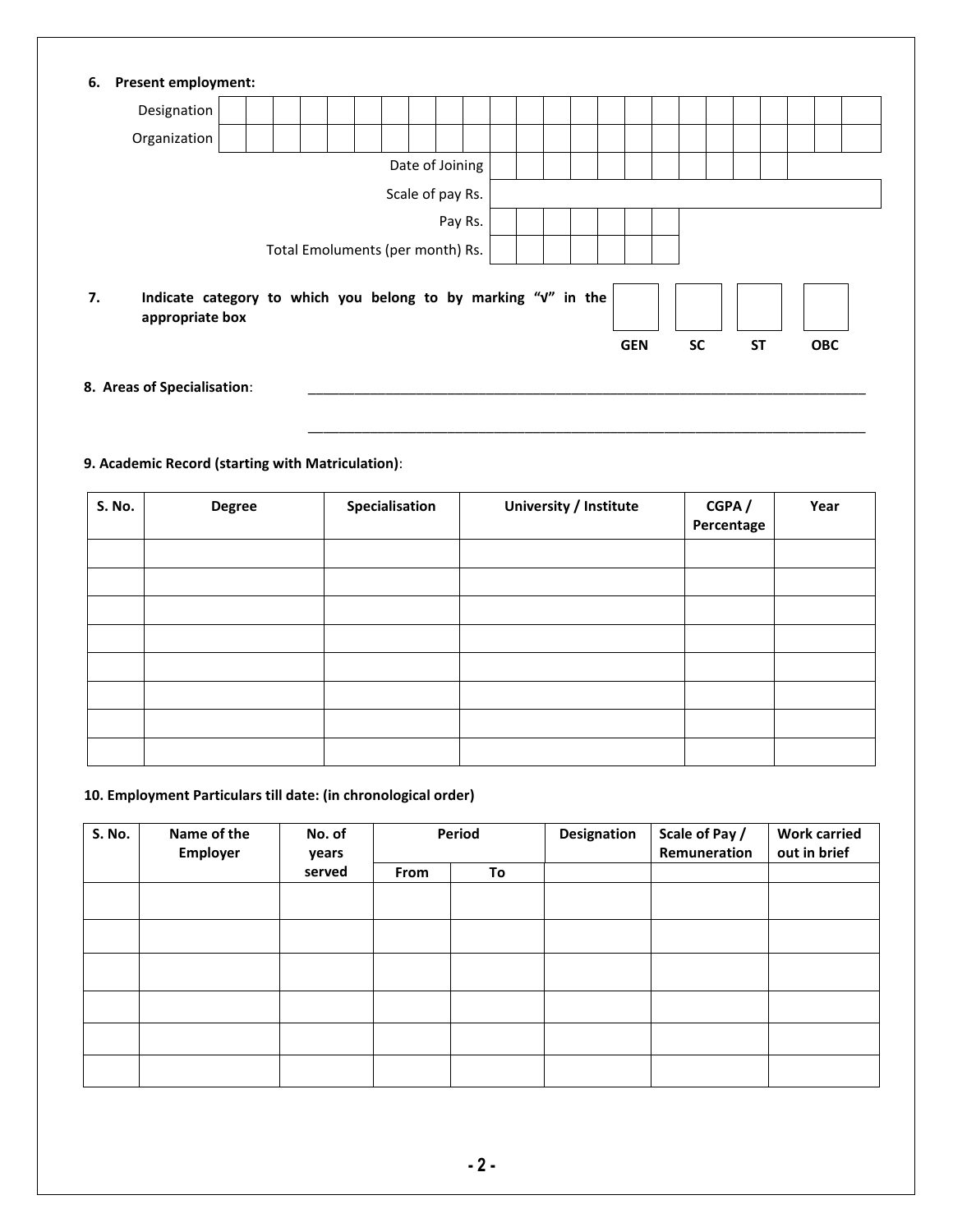#### **11. Please provide the following information**

#### **a) Teaching Experience:**

| <b>S. No.</b> | Title of course taught | Postgraduate or<br>Undergraduate | Sole instructor or<br>with others | Year |
|---------------|------------------------|----------------------------------|-----------------------------------|------|
|               |                        |                                  |                                   |      |
|               |                        |                                  |                                   |      |
|               |                        |                                  |                                   |      |
|               |                        |                                  |                                   |      |
|               |                        |                                  |                                   |      |
|               |                        |                                  |                                   |      |

#### **Total years of Post Graduate Teaching Experience :**

#### **b) Post Graduate Thesis Supervision**

| <b>S. No.</b> | Name of the Student/<br><b>Research Scholar</b> | <b>Title of Thesis</b> | Doctorate or<br><b>Master's Level</b> | Year of<br>Completion | Co-guide(s) |
|---------------|-------------------------------------------------|------------------------|---------------------------------------|-----------------------|-------------|
|               |                                                 |                        |                                       |                       |             |
|               |                                                 |                        |                                       |                       |             |
|               |                                                 |                        |                                       |                       |             |
|               |                                                 |                        |                                       |                       |             |

#### **c) Please provide a list of courses you can teach at the Post Graduate Level**

| <b>S. No.</b> | <b>Name of the Courses</b> | <b>S. No.</b> | <b>Name of the Courses</b> |
|---------------|----------------------------|---------------|----------------------------|
|               |                            |               |                            |
|               |                            |               |                            |
|               |                            |               |                            |
|               |                            |               |                            |

**d) Indicate any special work done towards developing new courses or laboratories:**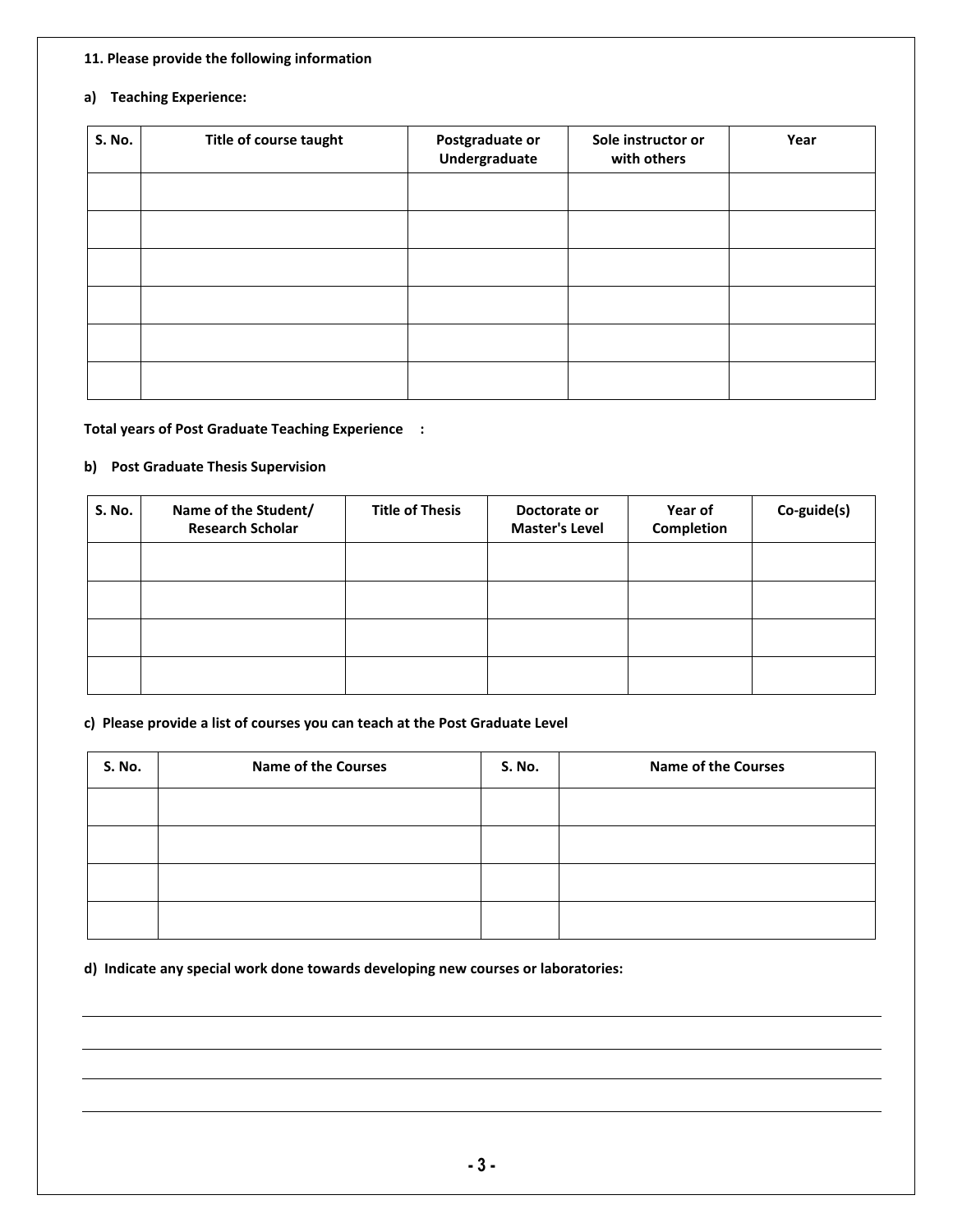**e) PhD & Master's Guidance: (Please provide details in a separate sheet with name of the student, date of PhD defence, title of the PhD thesis, and as Supervisor or as Co-Supervisor)**

| S. No. | <b>Details</b>                                                         |  |
|--------|------------------------------------------------------------------------|--|
| ۱.     | Number of PhD students graduated under your individual Supervision:    |  |
| ii.    | Number of PhD students graduated under your co-Supervision:            |  |
| iii.   | Current affiliation of your graduated PhD students (name, affiliation) |  |
| iv.    | Number of Master's (MTech) students guided by you.                     |  |

#### **f) Sponsored Projects Undertaken**

| S.No. | <b>Sponsoring Agency</b> | <b>Title of Project</b> | <b>Total Amount</b> | Period | As PI or Co-PI |
|-------|--------------------------|-------------------------|---------------------|--------|----------------|
|       |                          |                         |                     |        |                |
|       |                          |                         |                     |        |                |
|       |                          |                         |                     |        |                |
|       |                          |                         |                     |        |                |
|       |                          |                         |                     |        |                |

**g) Please attach a brief about your three best research projects, highlighting your contribution and why the work is important.**

#### **h) Consultancy Work Carried Out**

| S.No. | Organisation | <b>Title of Project</b> | Amount | Period | Co-investigators |
|-------|--------------|-------------------------|--------|--------|------------------|
|       |              |                         |        |        |                  |
|       |              |                         |        |        |                  |
|       |              |                         |        |        |                  |
|       |              |                         |        |        |                  |
|       |              |                         |        |        |                  |
|       |              |                         |        |        |                  |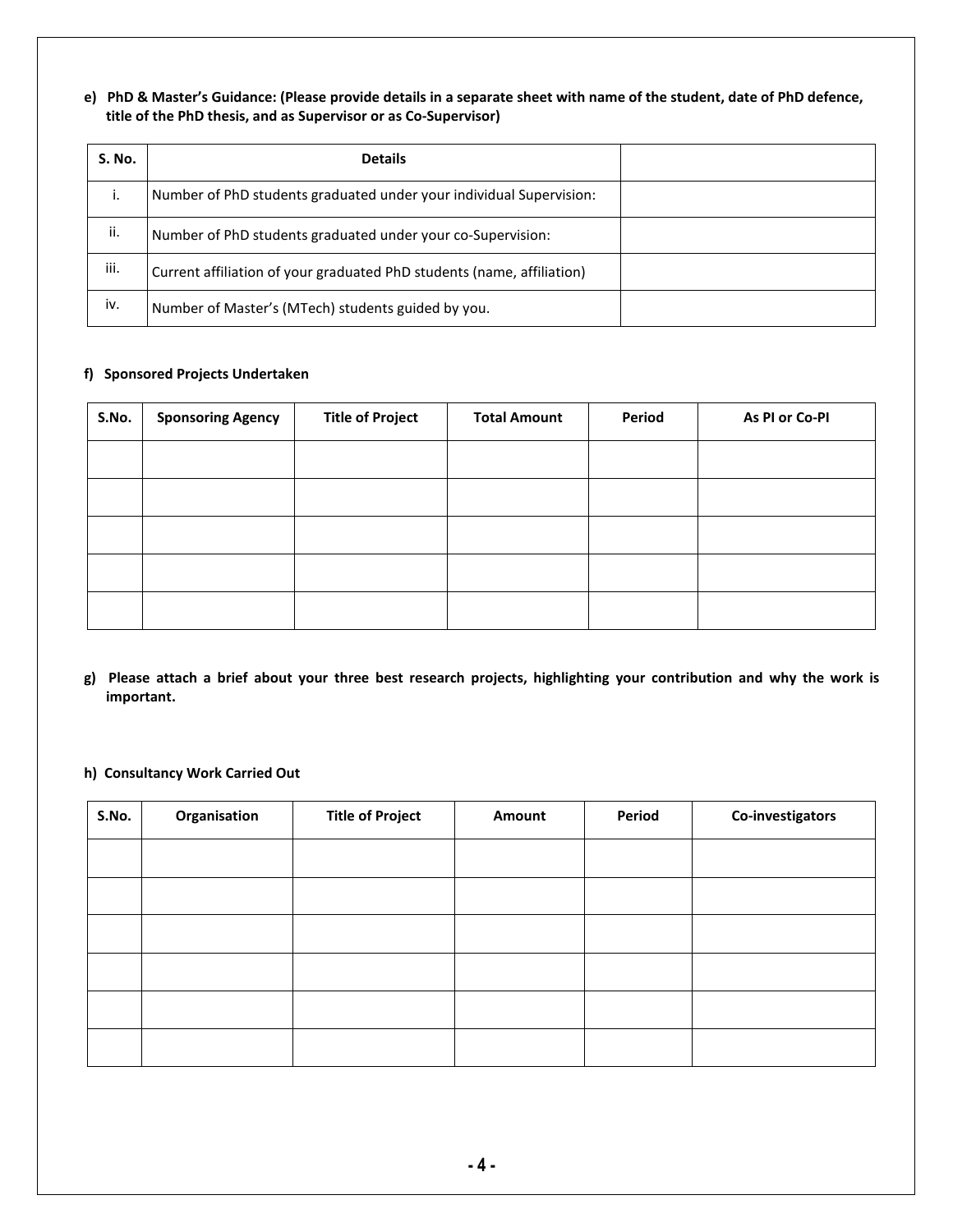#### **i) Industrial Experience/Interaction:**

| S.No. | Organization | <b>Nature of Work</b> | Period |
|-------|--------------|-----------------------|--------|
|       |              |                       |        |
|       |              |                       |        |
|       |              |                       |        |
|       |              |                       |        |
|       |              |                       |        |
|       |              |                       |        |

#### **j) Continuing Education Programmes / Short-Term Courses / Workshops / Seminars, etc. organized:**

| S.No. | <b>Details</b> |
|-------|----------------|
|       |                |
|       |                |
|       |                |
|       |                |
|       |                |
|       |                |

#### **k) List Of Publications:**

 List of *PUBLISHED* and *ACCEPTED* papers. (For each paper, include citation count and Journal Impact factors as available). **(i) PAPERS IN REFEREED JOURNALS**

| S.No. | <b>Paper Details</b> |
|-------|----------------------|
|       |                      |
|       |                      |
|       |                      |
|       |                      |
|       |                      |
|       |                      |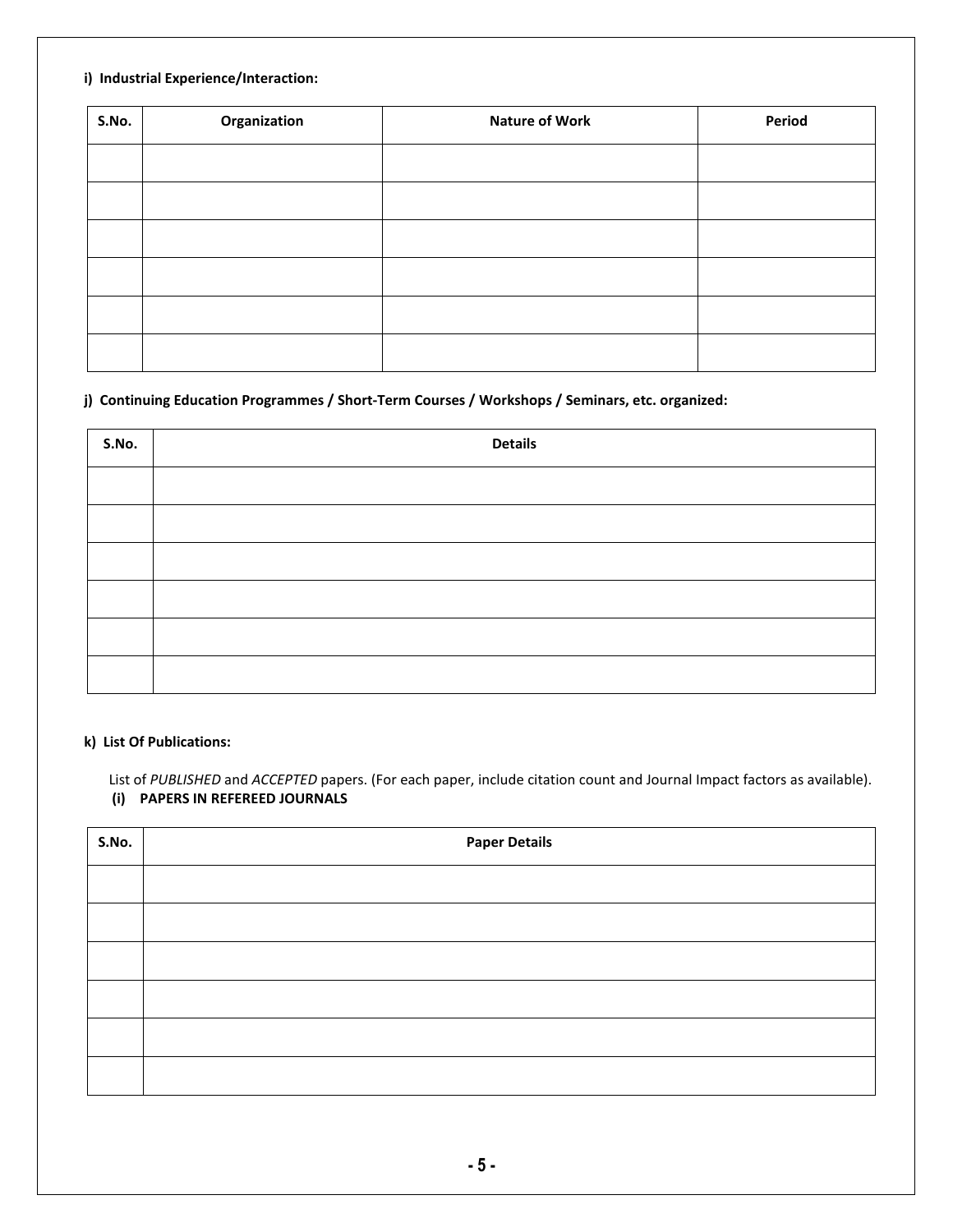#### **(ii) PAPERS IN CONFERENCE PROCEEDINGS**

| S.No. | <b>Paper Details</b> |  |  |
|-------|----------------------|--|--|
|       |                      |  |  |
|       |                      |  |  |
|       |                      |  |  |
|       |                      |  |  |
|       |                      |  |  |
|       |                      |  |  |
|       |                      |  |  |

# **(iii) PUBLISHED BOOKS**

| S.No. | <b>Details</b> |
|-------|----------------|
|       |                |
|       |                |
|       |                |
|       |                |
|       |                |

# **l) Patents (Attach List of Patents, provide numbers, state filed / granted)**

| S.No. | <b>Details</b> |
|-------|----------------|
|       |                |
|       |                |
|       |                |
|       |                |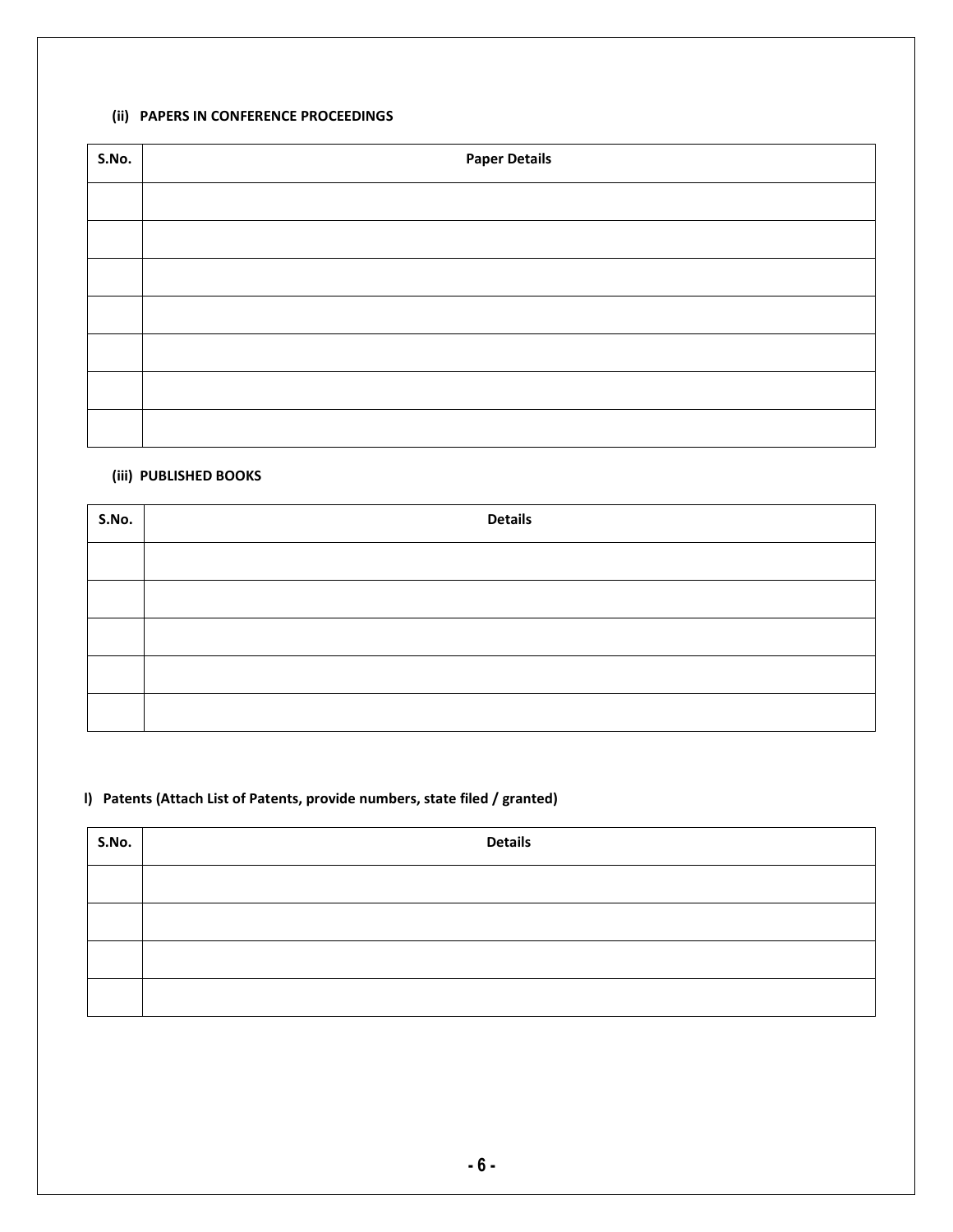#### **m) Contribution to Standards**

| S.No. | <b>Details</b> |
|-------|----------------|
|       |                |
|       |                |
|       |                |
|       |                |
|       |                |
|       |                |

# **n) Products Developed/ Technology Transfers**

| S.No. | <b>Details</b> |
|-------|----------------|
|       |                |
|       |                |
|       |                |
|       |                |
|       |                |
|       |                |
|       |                |

# **o) Index Standing**

| H-index                                           | Specify Source (eg. scopus,<br>web of science, google<br>scholar) |
|---------------------------------------------------|-------------------------------------------------------------------|
| <b>Total Citations</b><br>(without self citation) |                                                                   |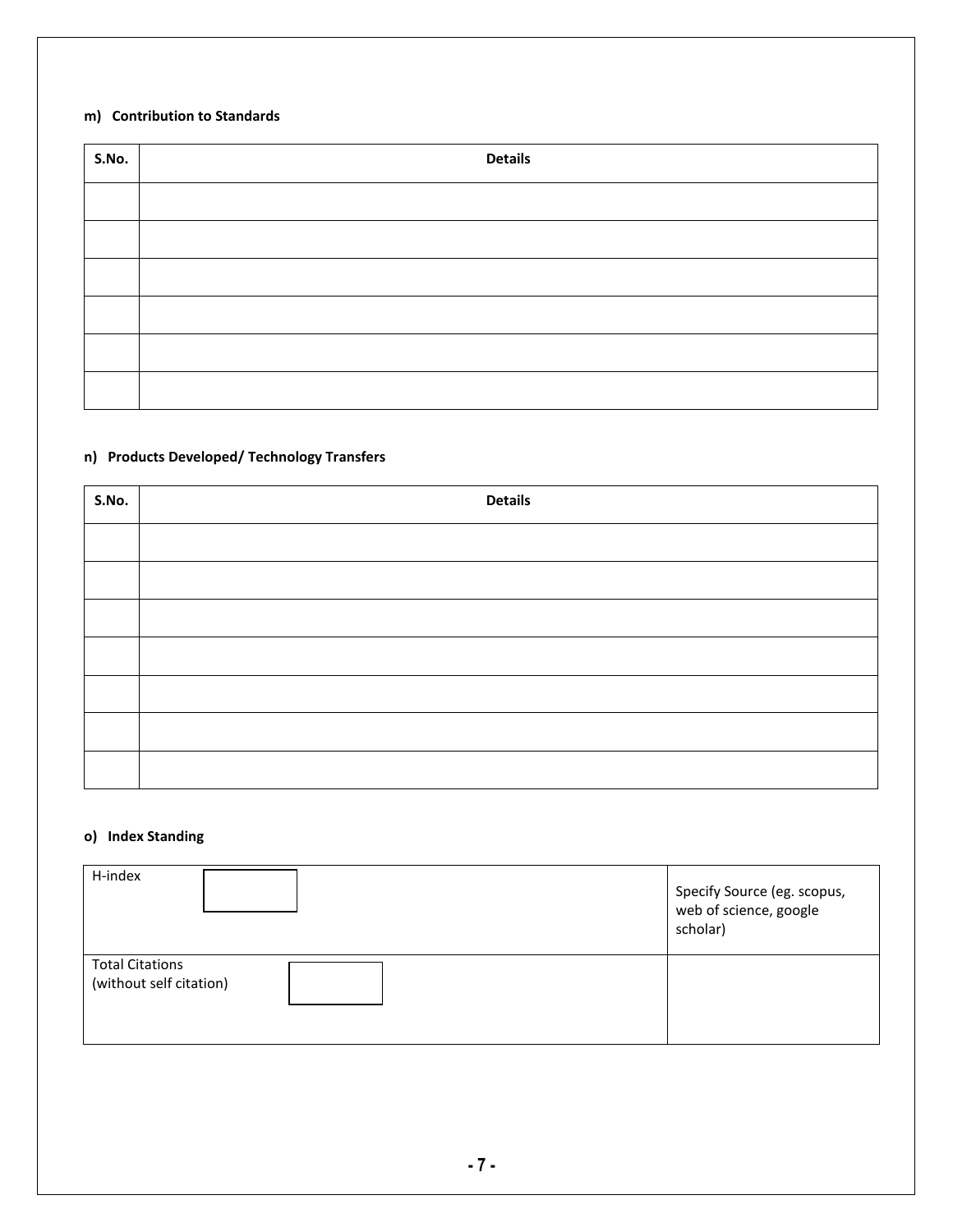# **12. Professional Training Received**

| <b>S. No.</b> | <b>Training</b> | Organization | <b>Duration</b> |    |
|---------------|-----------------|--------------|-----------------|----|
|               |                 |              | From            | To |
|               |                 |              |                 |    |
|               |                 |              |                 |    |
|               |                 |              |                 |    |
|               |                 |              |                 |    |
|               |                 |              |                 |    |

#### **13. Membership of Professional Bodies**

| <b>S. No.</b> | Name of the Professional Body | <b>Status of Membership: Life/Annual</b> |
|---------------|-------------------------------|------------------------------------------|
|               |                               |                                          |
|               |                               |                                          |
|               |                               |                                          |
|               |                               |                                          |
|               |                               |                                          |
|               |                               |                                          |

# **14) Awards and Recognition**

| S.No. | <b>Particulars</b> |  |  |
|-------|--------------------|--|--|
|       |                    |  |  |
|       |                    |  |  |
|       |                    |  |  |
|       |                    |  |  |
|       |                    |  |  |
|       |                    |  |  |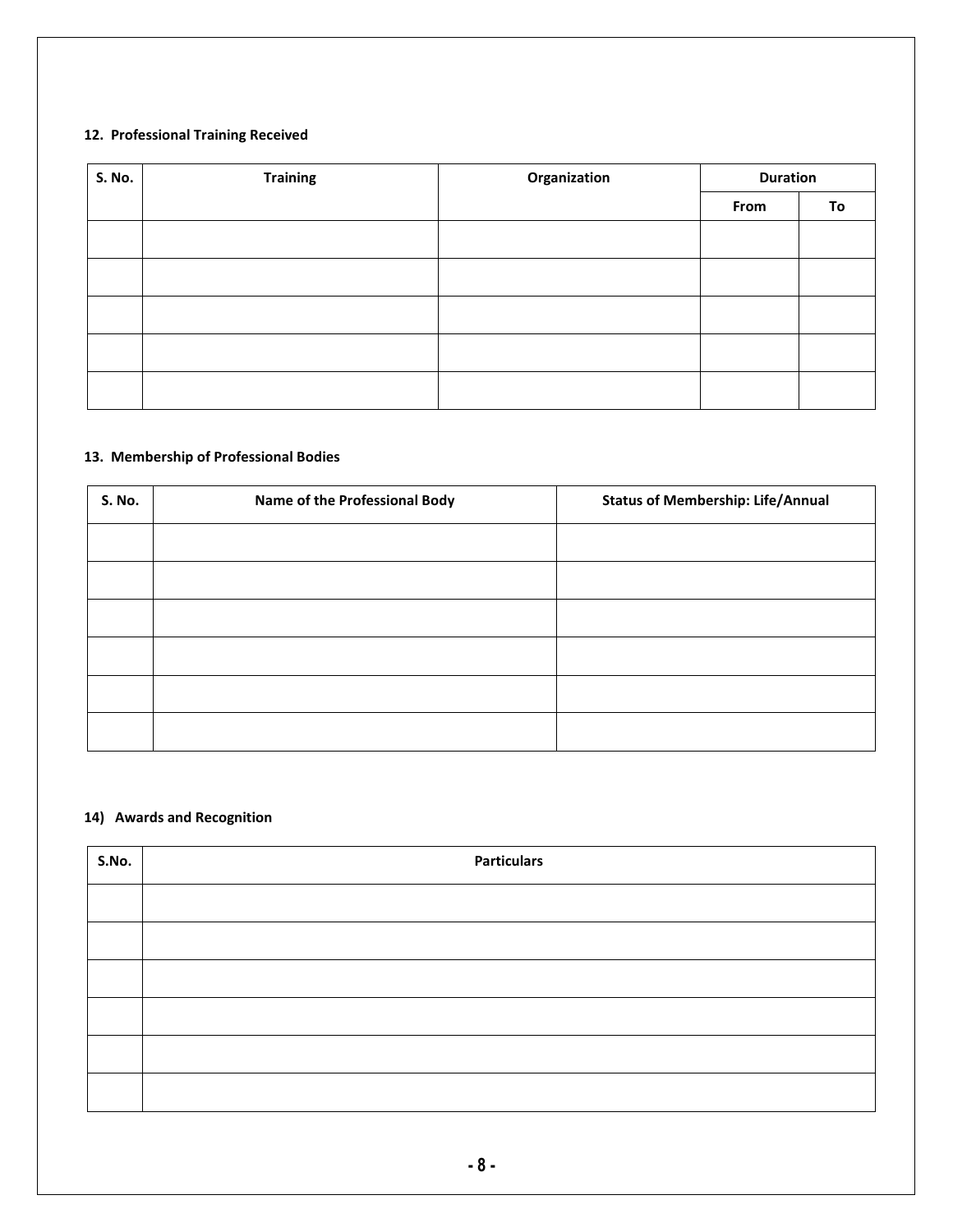#### **15) Other Research and Academic Activities**

| S.No. | <b>Activity Details</b> |  |  |
|-------|-------------------------|--|--|
|       |                         |  |  |
|       |                         |  |  |
|       |                         |  |  |
|       |                         |  |  |
|       |                         |  |  |

**16) Have you ever been convicted by any court of law, is any case pending against you or has any disciplinary action ever been taken against you by any authority. Please mention Yes / No and if yes, please provide all details.**

**17) Any Other Relevant Information You May Like to Furnish:**

**18. Please attach your proposed detailed Work Plan in the area of Banking Technology, if selected. This plan should detail the work you propose to do in the next three to five years, the timelines for completing these works, should clearly specify the deliverables and how this work will benefit the Indian Banking and Financial Sector in at least two areas of specialization chosen from among the list mentioned in Paragraph 2 of this advertisement. Candidates who do not submit the work plan will not be considered.**